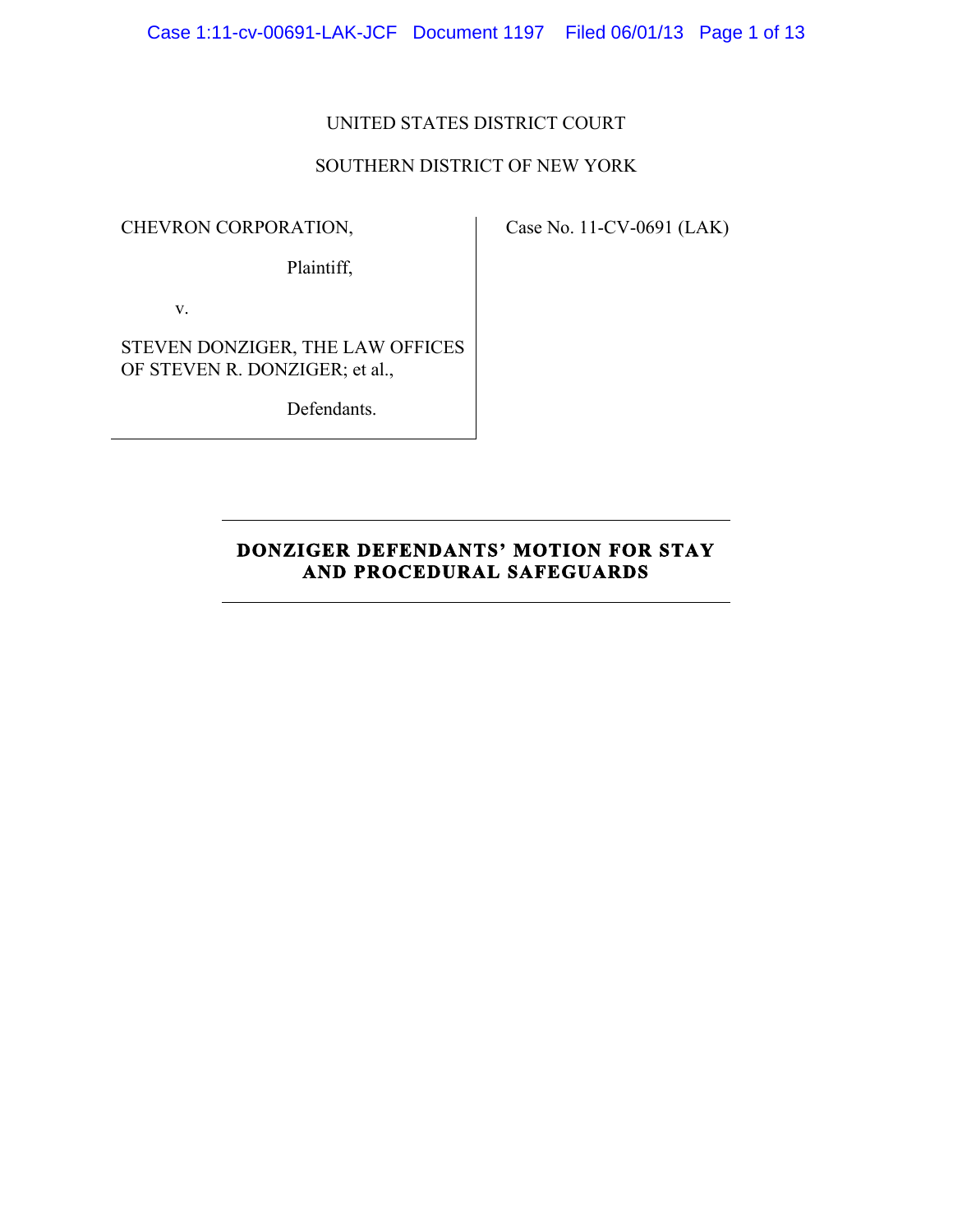#### Case 1:11-cv-00691-LAK-JCF Document 1197 Filed 06/01/13 Page 2 of 13

On behalf of myself, Donziger & Associates, PLLC and the Law Offices of Steven R. Donziger, I, Steven Donziger, *pro se*, respectfully request that the Court stay this litigation for three months. Additionally, I request that the Court institute certain procedural modifications to afford me adequate opportunity to marshal the resources and to take other steps necessary to mount a proper and legally-entitled defense in this case. The breakneck pace of Chevron's continued legal onslaught since withdrawal of my former counsel is severely prejudicing my ability to defend myself. There are further a number of fundamental issues that need to be addressed to afford me any possibility of a fair trial.

Without this short stay, these fundamental issues will not be addressed nor will I be prepared for trial, my interests will be severely prejudiced, I fear a manifest injustice will result. I remind the court that Chevron is seeking treble damages against me on the \$19 billion underlying judgment from the courts of Ecuador. The potential liability against me in this case, if it were to be realized, would be devastating to me and my family. Even without a finding of liability, the legal fees in defending against this lawsuit - for which I am liable personally - threaten to bankrupt me.

I submit that the situation I face – a *pro se* defendant preparing for trial in little over five months against a plaintiff with apparently unlimited resources who is represented by 114 lawyers at Gibson Dunn, another almost 1900 lawyers at other law firms, and at least 98 investigators at Kroll, in a case in which millions of pages of documents have been produced in discovery – is all part of Chevron's strategy to win by might what it cannot win on merit.

I know that the gravamen of Chevron's claims against me, that the Ecuadorian litigation was a fraud, is fundamentally wrong. Indeed, Chevron's own scientific evidence submitted to the Ecuadorian court amply proved the claims of the plaintiffs, as do Chevron's pre-inspection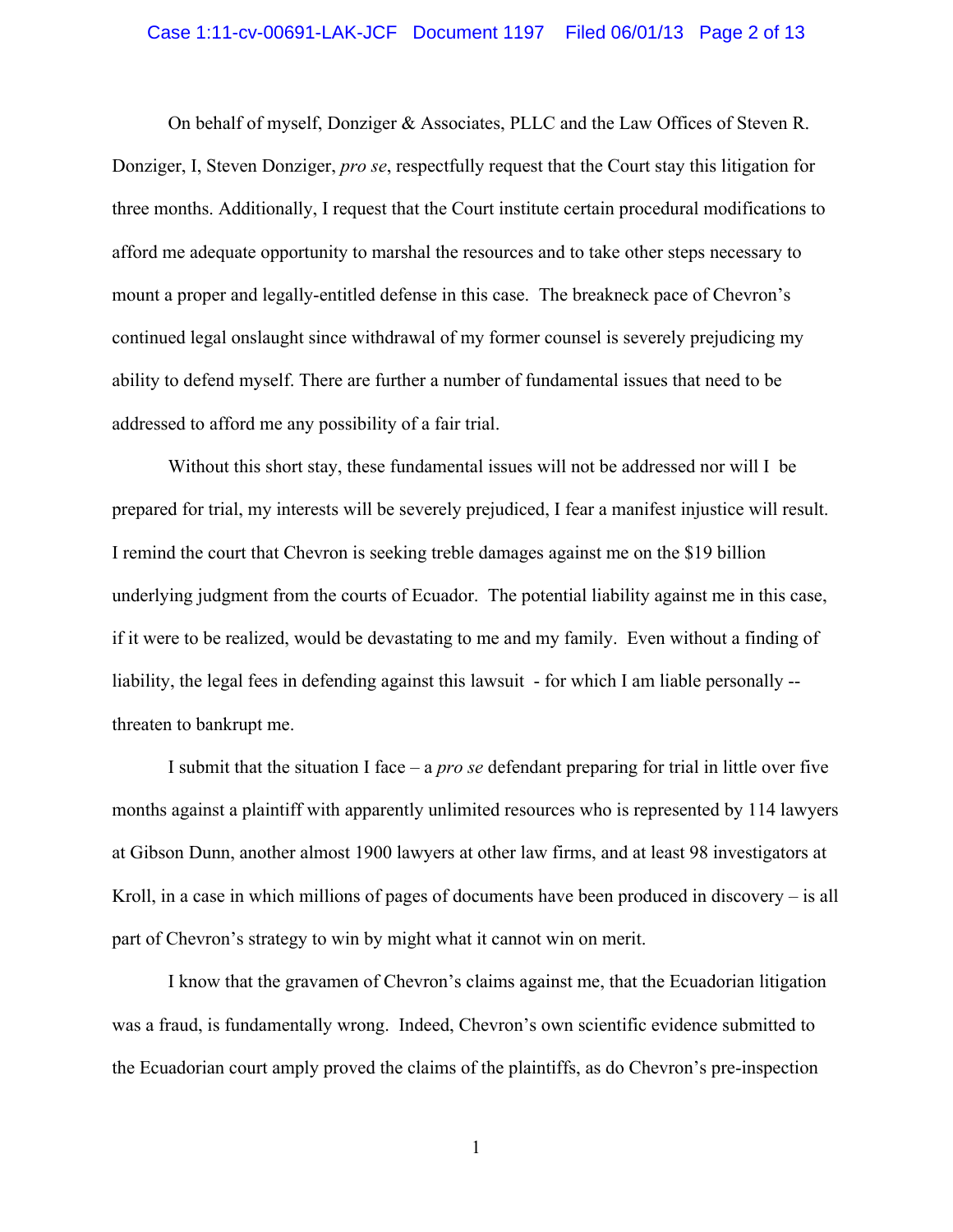### Case 1:11-cv-00691-LAK-JCF Document 1197 Filed 06/01/13 Page 3 of 13

sampling and videos hidden from the plaintiffs and the court. Indeed, a memorial submitted by the Republic of Ecuador in its related BIT arbitration with Chevron, which was recently made public and which was based in part on evidence that I have yet not been able to gain myself, makes clear that I have very real and meritorious defenses to these claims based on facts including but not limited to those showing:

- The ample evidentiary basis for a finding of liability against Chevron by the Ecuadorian court absent the Cabrera Report;
- How Chevron's own science and internal environmental assessments essentially proved the case made against it;
- How Chevron used deceptive scientific protocols during the trial in Ecuador to minimize evidence of contamination; and
- How Chevron engaged in procedural misconduct and planned disruptions of the evidence-gathering process in order to delay the trial in Ecuador and cause "systematic harassment" to the court.

Declaration of Steven R. Donziger ("Donziger Dec."), Ex. A ("ROE Counter-Memorial") at pp 14-77. These facts and others show that the judgment in Ecuador is valid and legitimate. And while this Court (absent an enforcement action initiated by the Ecuadorian plaintiffs) cannot accede to Chevron's requests that it opine on the judgment's validity, I cannot defend myself against the crushing liability that Chevron – one of the largest and richest corporations in the world – seeks to impose on me unless I am given the opportunity to develop the evidence necessary to mount defenses based on what actually happened in Ecuador and respond to Chevron's allegations to the contrary. As it is, however, I can barely even keep up with the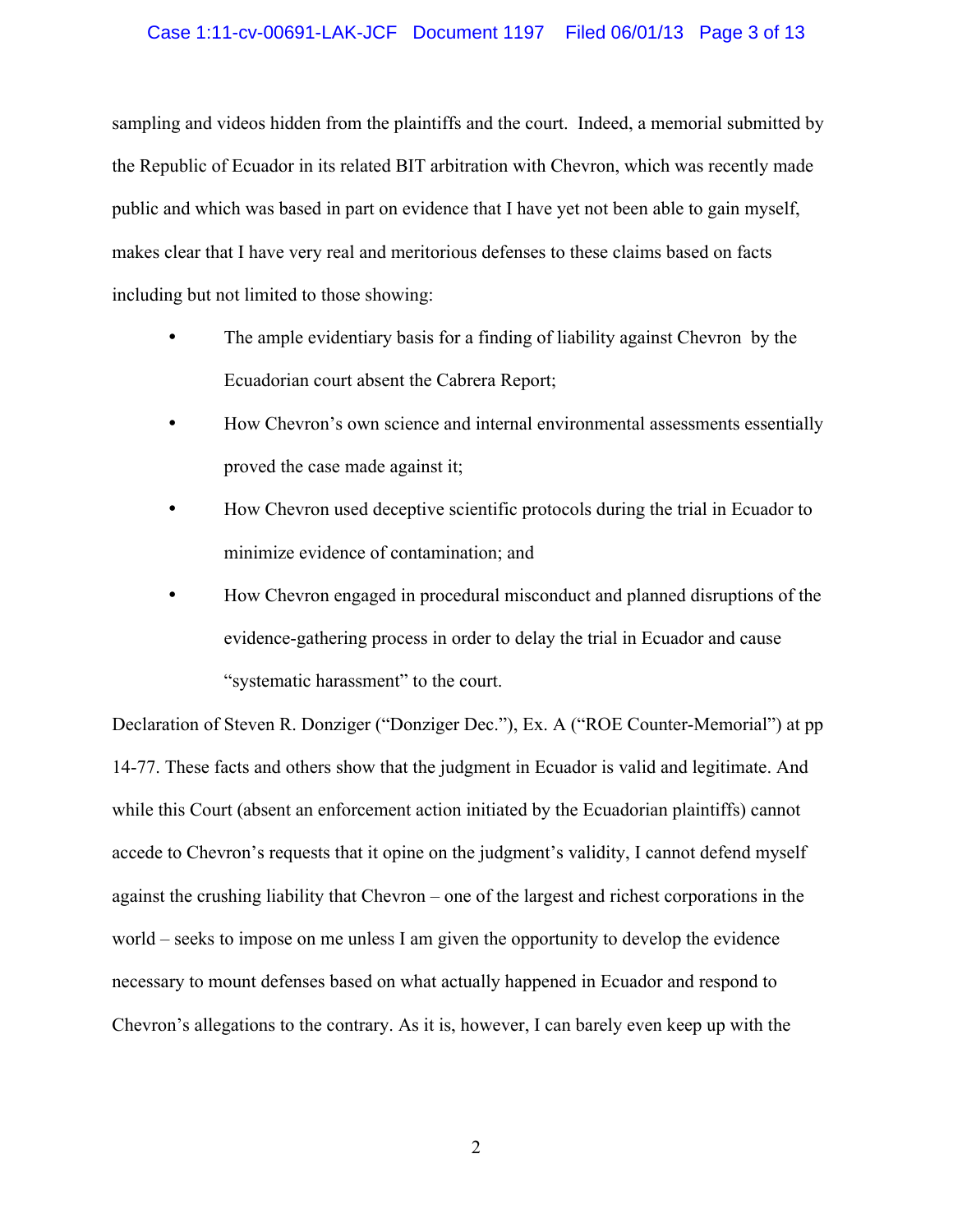#### Case 1:11-cv-00691-LAK-JCF Document 1197 Filed 06/01/13 Page 4 of 13

procedural demands being made of me by Chevron and the Special Masters, let alone do what is necessary to present my case.

 In an Order dated May 24, 2013, the Court indicated a willingness to consider a further request for an extension of the schedule in this case. *See* Dkt. 1185 at 2. I hereby make a request for a modest three month stay for the reasons discussed below and, more basically, to prevent the remainder of this litigation, including the upcoming trial, from devolving into a mockery of justice and due process.

#### **A. I need time to seek substitute counsel.**

I need a stay to have the time necessary to obtain substitute counsel. Donziger Dec., ¶ 8. My need to be represented in this case given the severity of the allegations against me, the almost unprecedented legal resources arrayed against me, and the enormous scale of this case cannot be overstated. Nonetheless, my effort to secure counsel is taking place in an environment in which Chevron and its counsel have engaged in a concerted effort to leave me unrepresented and leave Mssrs. Camacho and Payaguaje severely under-represented as this case moves rapidly to trial. Chevron's CEO and Chairman, John Watson, in February made this strategy explicit, telling investors that the case "will end when the plaintiffs' lawyers give up." Donziger Dec., Ex. B. Central to Chevron's strategy in this regard has been the use lawsuits as weapons to isolate me in the public eye and intimidate those in the legal and funding communities who might otherwise be inclined to provide support. Other than myself, Chevron already has sued or threatened to sue numerous attorneys who have represented the Ecuadorian plaintiffs, including most recently the Patton Boggs law firm. Chevron also has sued or threatened to sue major sources of funding, including those upon whom I relied to provide funds to pay my counsel, including my former counsel at the Keker & Van Nest firm.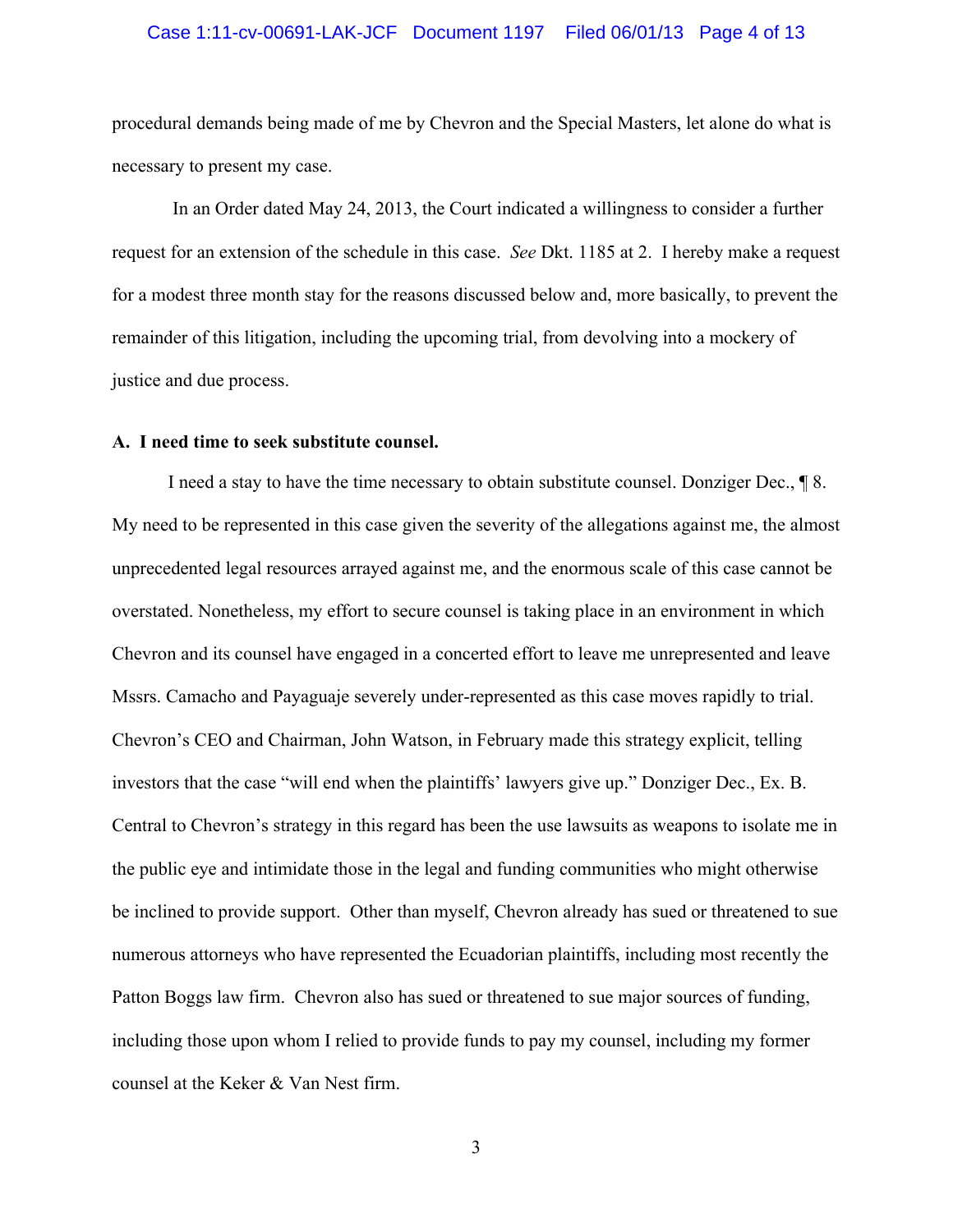#### Case 1:11-cv-00691-LAK-JCF Document 1197 Filed 06/01/13 Page 5 of 13

Another component of this strategy has been to defame me and spread false information in the press that appear designed to scare off potential counsel. For example, Mr. Watson has referred to me and other lawyers that represent the Ecuadorian plaintiffs as "criminals," Donziger Dec., Ex. C, when in truth I am not. I'm merely someone that sought to help victims of massive pollution hold an oil company responsible for that pollution. As a further example, Mr. Randy Mastro, who leads Chevron's legal team for Gibson Dunn, in the face of unambiguous statements by Keker & Van Nest and Smyser Kaplan & Veselka to the contrary, in a prepared statement to the press, claimed the reason for their withdraw was that: "[n]o reputable person, organization, or government would want to be associated with this scheme." *Id.*, Ex. D. Other Chevron officials have made similar comments, suggesting this strategy has been approved at the highest levels of the corporation. *See id.*, Ex. E. (quoting a Chevron corporate spokesman as saying, "Anyone jumping into bed with the plaintiffs needs to understand ... that they will be funding a fraudulent lawsuit.")

Chevron's strategy to sue, threaten to sue, and defame law firms who enter this case on behalf of me or the Ecuadorian defendants has severely prejudiced my efforts to identify and procure adequate substitute counsel. Chevron has also substantially raised the cost of retaining substitute counsel through its scorched earth litigation strategy, creating the substantial risk that any such counsel would face an unnecessary barrage of discovery and other demands in an extraordinarily compressed time frame as mandated by the court, while running the risk that Chevron will target them with retaliatory legal actions, subpoenas, and surveillance as it has done repeatedly to others in the past. *See, e.g.,* Declaration of Denis Collins, ¶¶ 2-8 (describing surveillance activities concerning my person that he witnessed); Donziger Dec., ¶ 7 ("I know of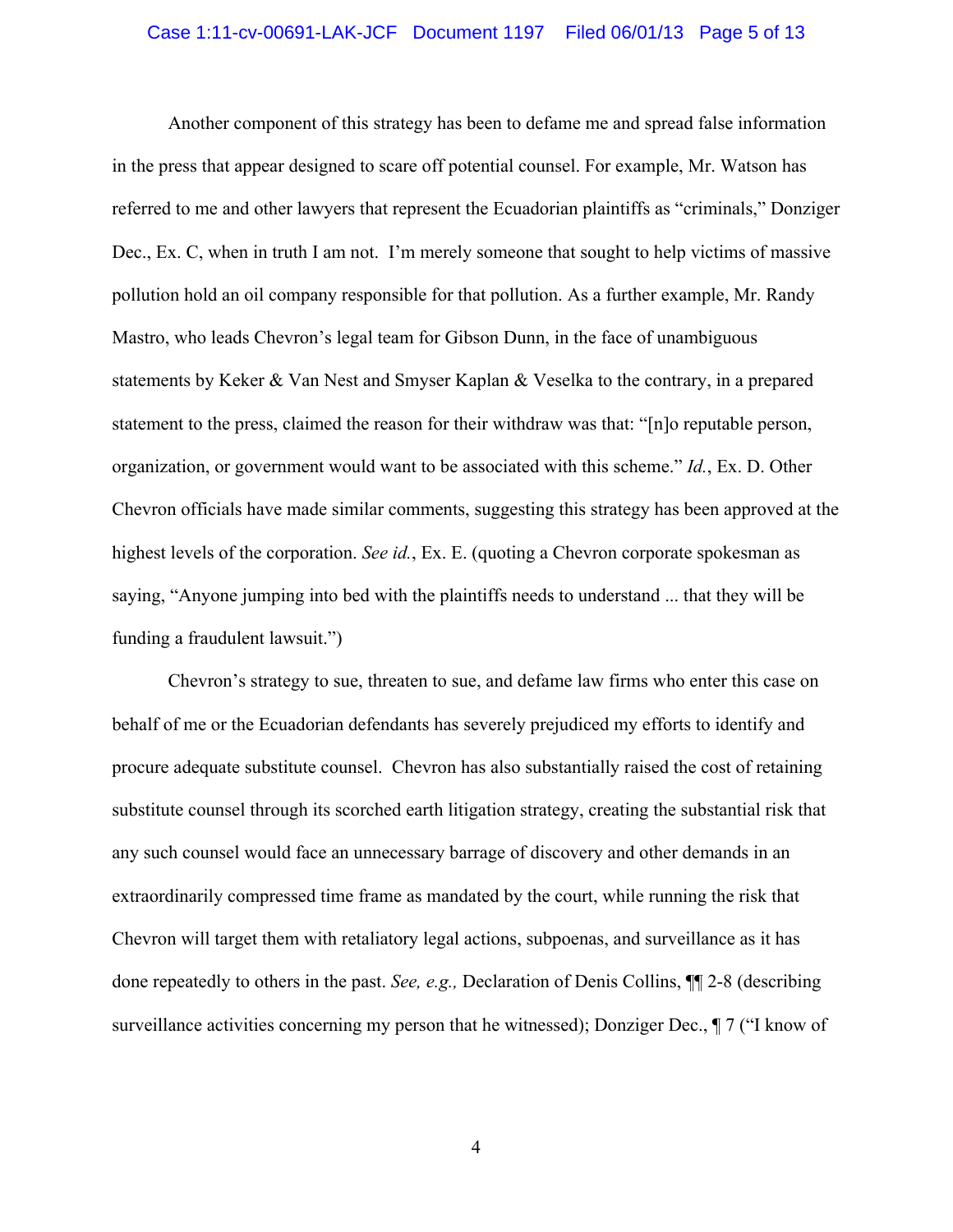#### Case 1:11-cv-00691-LAK-JCF Document 1197 Filed 06/01/13 Page 6 of 13

no reason why any person, other than Chevron, would surveil me; and Chevron has no legitimate reason to do so.")

Setting aside the merits of Chevrons claims against me and the Ecuadorian plaintiffs (and the lack thereof), I respectfully submit that this effort is profoundly unethical and corrosive to our system of justice. Again, cases should be won on merit not attrition; and no one should seek to defeat an adversary in litigation by eliminating his, her, its or their ability to retain legal representation in the fight. This is an adversarial system of *justice*, in which facts and evidence thereof are supposed to determine outcomes, not whether one side has been able pick off persons defending the interests of the other. A stay is absolutely necessary if I am to have a realistic chance to obtain the funds for, and to retain, substitute counsel. And retention of substitute counsel is absolutely necessary if I am to have any chance of a fair trial.

## **B. I need time to get up to speed on the factual and legal issue in the case while fielding Chevron's barrage of ancillary requests**

I further need a stay to get fully up to speed in this complex case with a voluminous record and mountains of discovery, which includes many millions of pages of documents, countless hours of video and audio recordings, and a privilege log from Chevron that alone is 15,000 pages long and lists approximately 2,000 people, including 114 lawyers from my adversary counsel in this very case, and 98 persons from the investigative and private security firm Kroll. Donziger Dec., ¶¶ 9.

Notwithstanding Chevron's allegation that I have played some sort of omniscient "mastermind" role, Amended Complaint, ¶311, the reality is that there are numerous allegations concerning the factual bases of Chevron's claims as well as many ancillary legal and factual issues (such as 502(d)) stipulations which were being negotiated by my former counsel) about which I have little or no familiarity. Donziger Decl.  $\P$ 10. Chevron glibly suggests that I should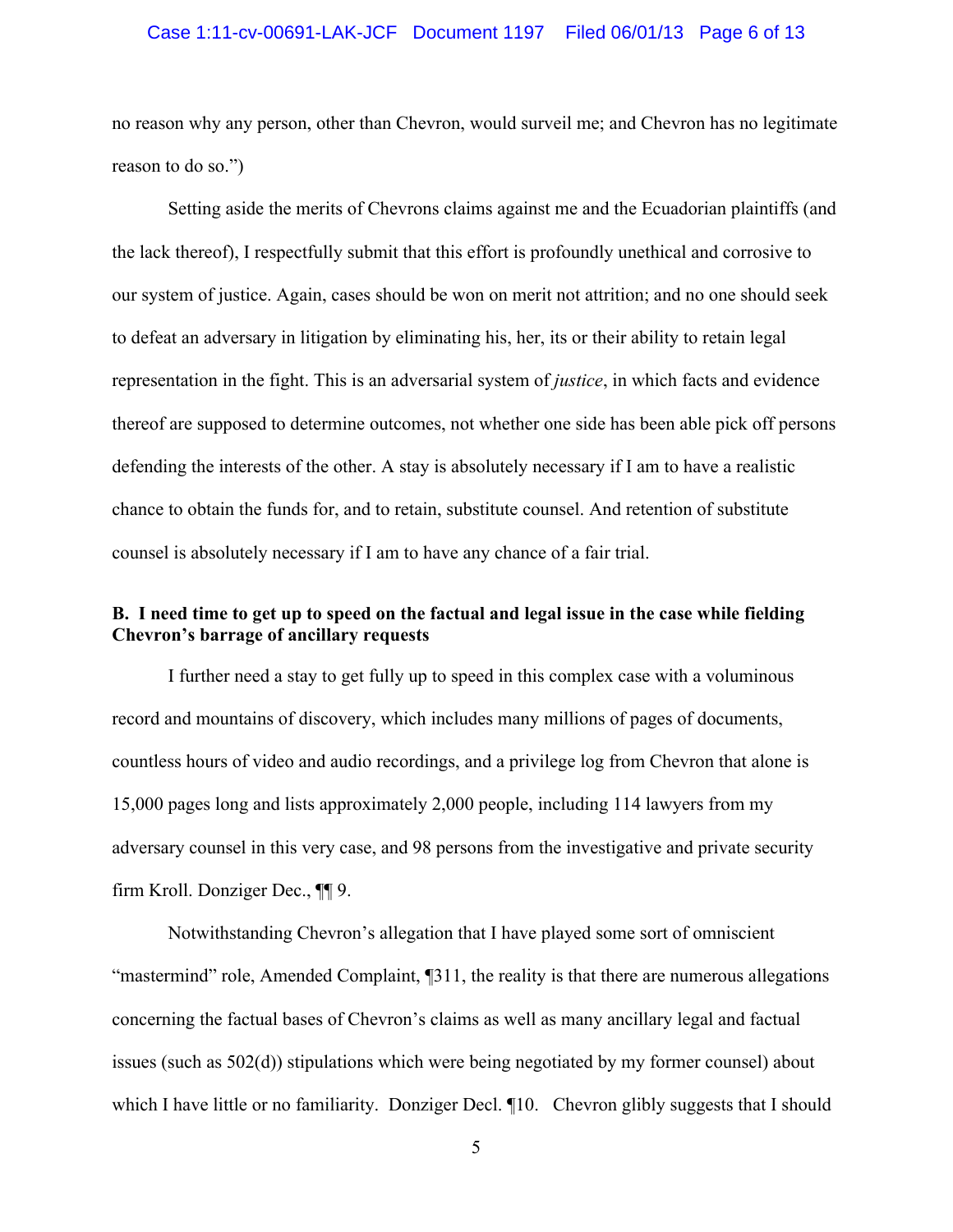#### Case 1:11-cv-00691-LAK-JCF Document 1197 Filed 06/01/13 Page 7 of 13

have taken time before my former counsel's withdrawal to familiarize myself with the record. *See* Dkt. 1185 (reproducing Chevron's arguments against a two-week delay in the deposition schedule). Chevron's suggestion is untenable. In addition to the mountains of documentary, video and audio materials to go through, as a result of Chevron's apparently unlimited litigation budget, there are now nearing 1200 docket entries in this matter. *Id*. ¶ 11. This volume far outstrips the ability of me – or anyone – to simply absorb it in a matter of weeks, or even months. *Id.* New counsel would require several months to digest a record of this magnitude. There is no conceivable way that I, as *pro se* litigant, who has never litigated a civil case in federal court, has not litigated in a United States court at all since the late nineties, has never tried a case before a jury, and has never even taken a deposition, would need something less to do the same. *Id.*, ¶ 12.

Furthermore, since my former counsel withdrew, I have been inundated with requests from Chevron to meet and confer on ancillary discovery issues, several of which involve lengthy documents and stipulations that implicate the universe of millions of pages of production in this case, while at the same time I am preparing to attend and take depositions and digest Chevron's kitchen-sink 30(b)(6) notice to Donziger & Associates, PLLC. *Id.* ¶ 13. I have requested that Chevron take reasonable steps to streamline its multitudinous requests; for example, I requested that Gibson Dunn designate one point of contact with me. Chevron has refused. *See* Donziger Declaration ¶[ 14-15, Exs...

I submit this is part of a litigation strategy designed by Chevron to overwhelm me and my Ecuadorian clients to such an extent that the valid Ecuador judgment (currently the subject of recognition actions in other countries where the same complaints Chevron raises here are also being raised) cannot be enforced solely due to a lack of resources. I also note that this strategy is nothing new; Chevron for years employed the same strategy ("to win by might rather than by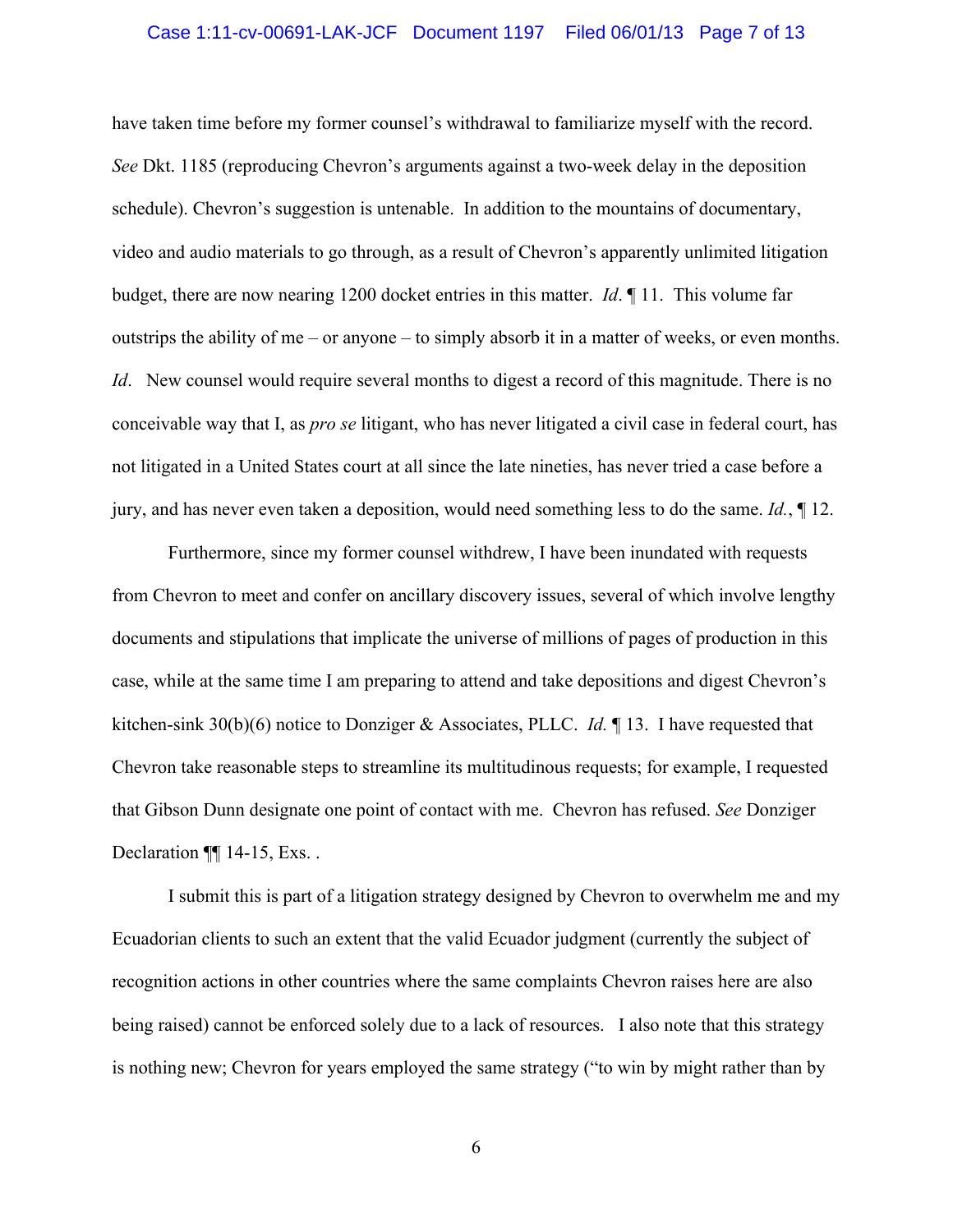#### Case 1:11-cv-00691-LAK-JCF Document 1197 Filed 06/01/13 Page 8 of 13

merit") in Ecuador to an attempt to overwhelm the opposition, at one time filing 39 motions with the court in a 50-minute window as part of a campaign of "systematic harassment" and "deception" to obstruct the proceedings. *Id.*, Ex. A, ¶¶138, 149, 156.

Without the short three-month stay I have requested, there is no way I can do much more than ride (or get swallowed up by) the tide created by Chevron's relentless and intentionally overwhelming litigation strategy. This is not due process.

#### **C. I need time to develop and present my core defenses in this case.**

I further require additional time to develop and present my core defenses in this case. These defenses include that: (1) this lawsuit and related Chevron legal actions and threatened legal actions are part of Chevron's admitted long-term strategy to retaliate against me and "demonize" me because of my leadership role in holding Chevron accountable for its environmental crimes, human rights abuses, and fraudulent cover-up in Ecuador, as well as to distract public attention from its crimes and the legitimate liability it faces, which it has gone to great lengths to hide; and (2) that Chevron's claims in this matter are based on distortions of evidence, including without limitation out-of-context use of the *Crude* outtakes, as documented in part in my counterclaims (*see* Dkt. 567-1, pp. 137-143), and the wholesale fabrication of evidence using illicit means that include without limitation cash payoffs to witnesses and extortion, including payments to former Ecuador judge Alberto Guerra in exchange for favorable testimony, the transparent coercion of affidavits from scientists at Stratus Consulting, and the attempted video entrapment scheme against Judge Juan Nunez.

To this end, I must be allowed to develop and present evidence that goes to facts including those related to: (1) the legitimacy of the Lago Agrio Judgment and the trial process that produced it, such that the fact-finder can understand that even disregarding the Cabrera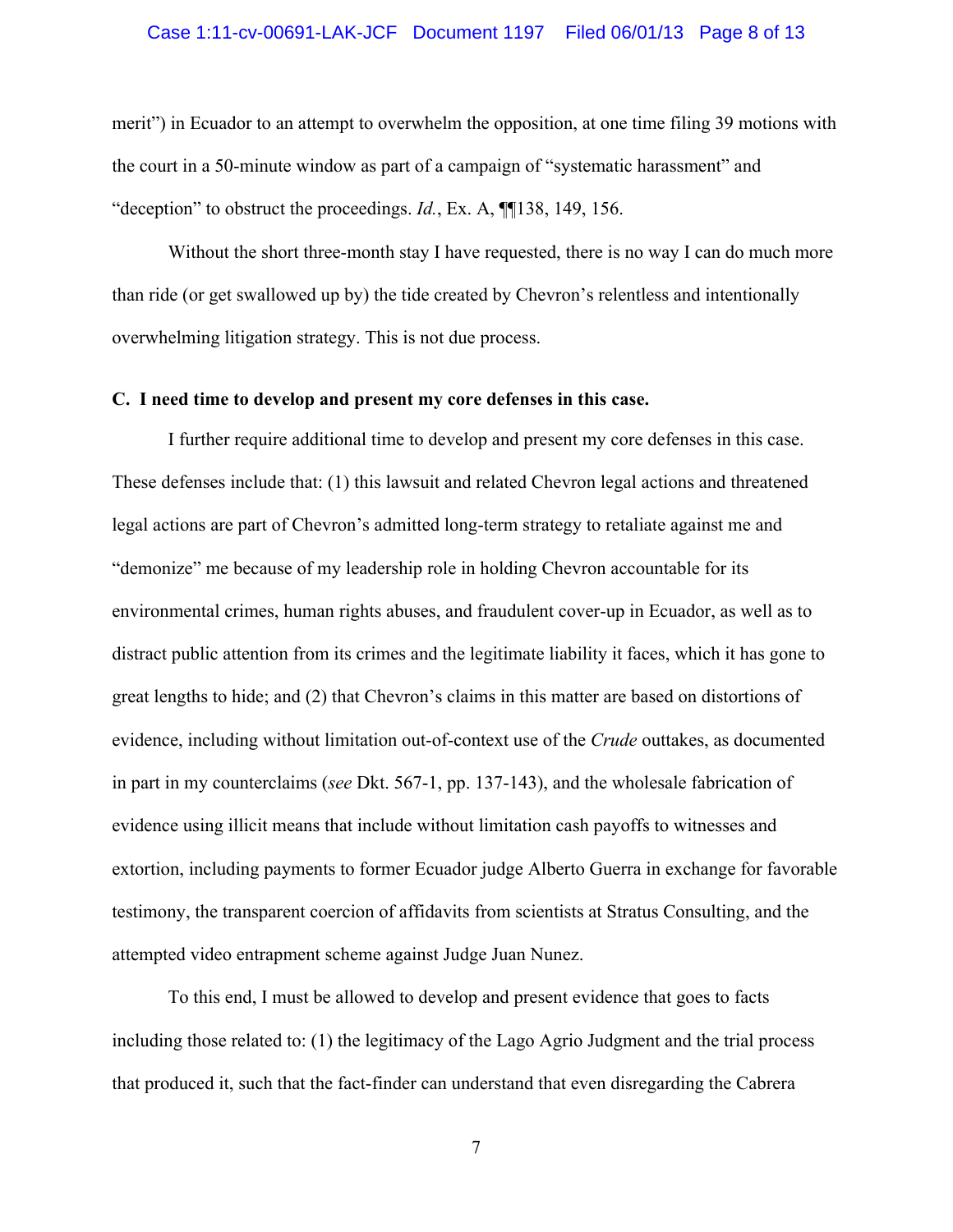#### Case 1:11-cv-00691-LAK-JCF Document 1197 Filed 06/01/13 Page 9 of 13

report (which I maintain was not a product of fraud as Chevron alleges) there was ample basis for a finding of liability against Chevron; (2) the nature and extent of Chevron's admitted campaign to "demonize" me, including the means used to execute that campaign, including the use of undercover physical and electronic surveillance; (3) the involvement of high-level Chevron officials in approving, funding, and designing said campaign; and (4) how said campaign is part of Chevron's efforts to sell a false and misleading narrative to the media, deceive its shareholders about risk, deceive government officials about the facts of the case, and to seek wholly improper extrajudicial solutions that are designed unlawfully quash the Lago Agrio case and deprive the Ecuadorian plaintiffs of their fundamental rights as protected by law.

A three-month stay will allow me a bare minimum of time to conduct the necessary analysis, formulate an evidentiary plan; develop evidence, and to develop and present my defense. I have no interest in unduly delaying these proceedings, and in fact I seek resolution of Chevron's claims by a jury as soon as practicable without compromising my due process rights. I will work with Chevron, the Court, and the Special Masters to streamline the process as much as possible, consistent with my basic due process right to defend myself, and subject to my ongoing objections to this process that are in the record.

The current posture and schedule is not consistent with my rights in this regard, not only because I have not had sufficient time to take control of the case after withdrawal of my counsel two weeks ago, but also because certain of this Court's orders (especially issued in recent weeks as I was dealing with the possibility that my former counsel was considering filing a motion to withdraw) would appear severely hamstring my ability to develop a defense as outlined above. For example, this Court's May 9 Order striking areas of inquiry allowed in the upcoming 30(b)(6) deposition of Chevron appears to preclude me from inquiring into, among other topics,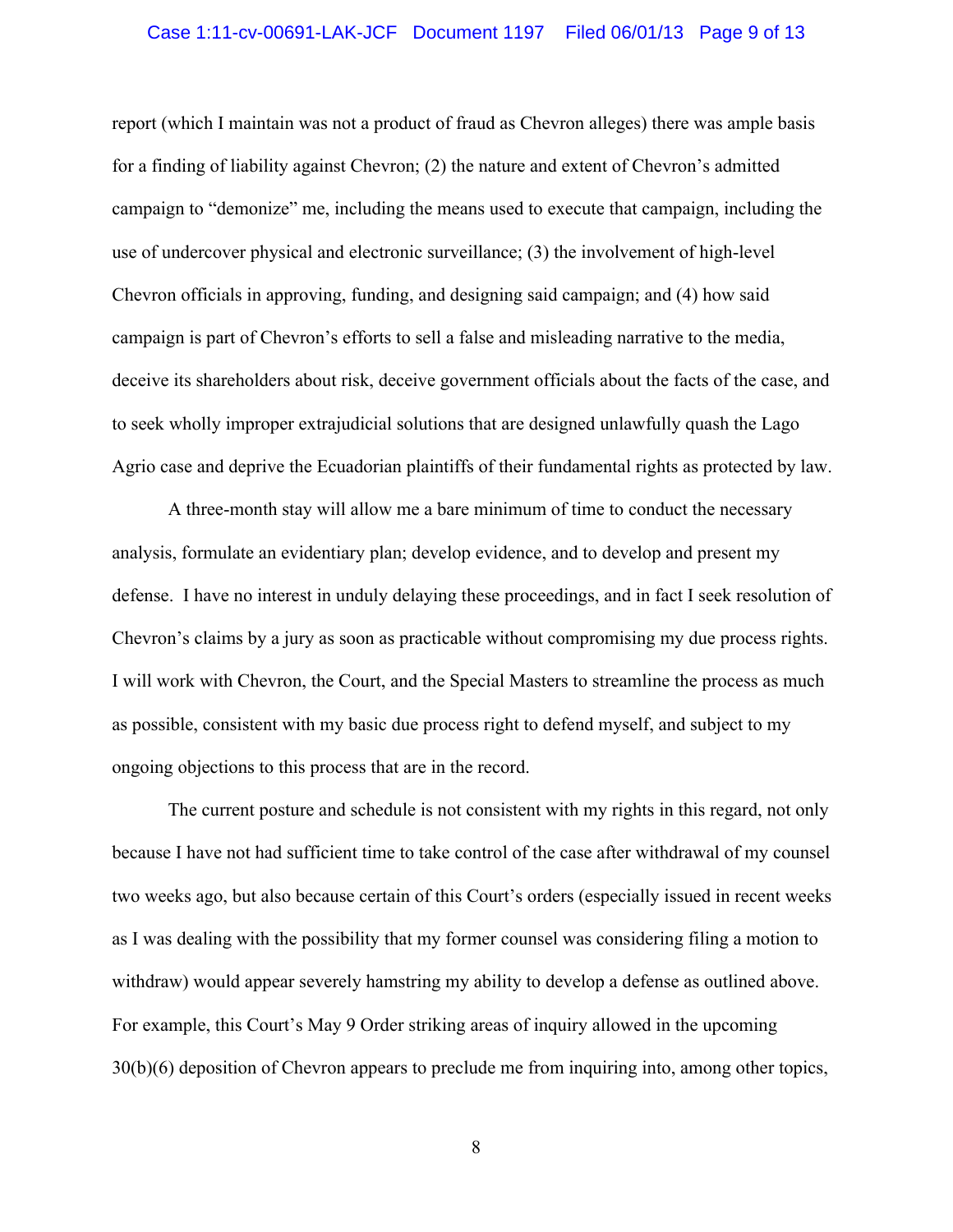#### Case 1:11-cv-00691-LAK-JCF Document 1197 Filed 06/01/13 Page 10 of 13

the extensive surveillance apparatus that Chevron appears to have used in multiple countries to illicitly spy on me and my colleagues and manufacture evidence to support this and other retaliatory lawsuits. The Court also appears to have restricted my ability to inquire into the existence of massive contamination at Chevron's former oil well and production sites, the "inspecting, testing, or analysis" conducted as part of the trial, and other issues that would help me defend myself by proving the validity of the Ecuador judgment, see, e.g., Dkt. 721 (striking requests for production of documents concerning contamination).

Such evidence is probative of facts that are highly relevant to my defenses in this action. These include facts going directly to my state of mind concerning the alleged predicate acts underlying Chevron's civil RICO claim, and to the substance of many allegations that survive Chevron's limited "withdrawal" (at the suggestion of the court) of its "sham litigation" allegation, such as the claim that defendants created a "fabricated and fraudulent record . . . to extort Chevron" and other (false) claims. See Dkt. 720. These facts furthermore go fundamentally to the causation portion of Chevron's claims against me. If I am not allowed to develop a defense based on the existence of the overwhelming evidence supporting the Lago Agrio court's finding of liability against Chevron, I cannot possibly be expected to defend myself against Chevron's allegations that the alleged wrongdoing by me and/or others was the cause of its injuries for which it seeks to hold me liable in the amount of many billions of dollars.

### **D. I need limited modifications to case procedures in order to accommodate my extremely limited resources.**

In addition and separately, I also request the following limited modifications to case procedures to accommodate my extremely limited resources as a *pro se* litigant:

> • Given the imminent pendency of depositions that I believe could be critical to my ability to develop evidence to mount an adequate defense, I request that the court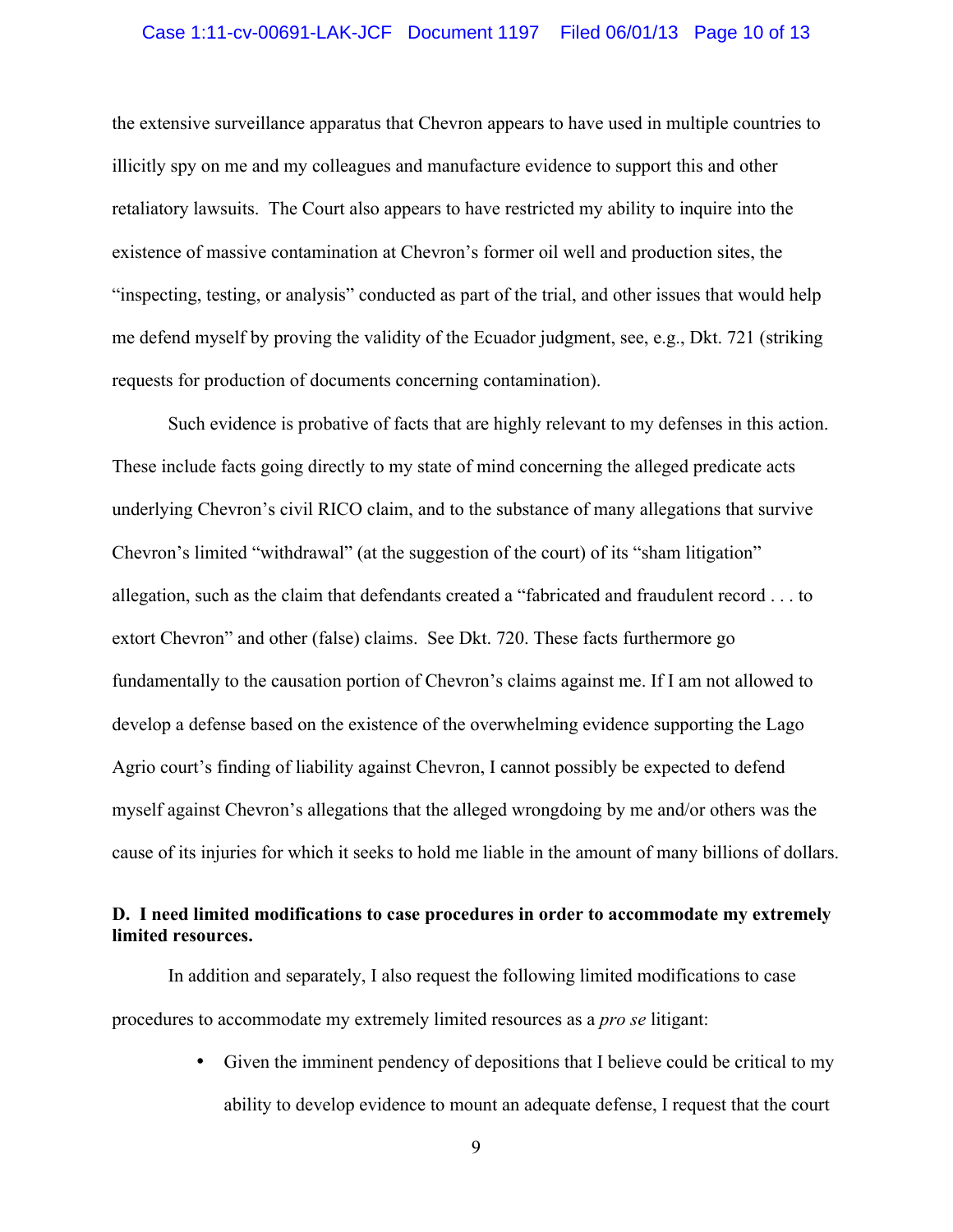allow me and counsel for the Ecuadorian defendants wide latitude to examine all Chevron deponents consistent with our previously submitted list of topics, and that questions about environmental contamination in Ecuador be allowed not on the grounds that the issue of "science" is directly in play in this litigation, but that the issue of "science" affects my ability to develop my core defense consistent with my due process rights, as discussed above. These issues include, but are not limited to, my contention that the Lago Agrio judgment is valid and legitimate based on overwhelming scientific evidence, even absenting the Cabrera Report; my beliefs and state of mind regarding Chevron's outtakes from the film *Crude*; and my *mens rea* regarding Chevron's claims against me and the Ecuadorians, including claims for fraud, extortion, and predicate RICO acts.

• I request that deadlines for appealing rulings of the Special Masters be extended. While I will always endeavor to appeal rulings as fast as possible, it will be virtually impossible for me to meet the 48-hour deadline for appealing a ruling by the Special Masters given the almost super-human deposition schedule now in place. This schedule will require me to prepare for depositions, conduct depositions, prepare for and sit for my own two-day deposition, while continuing efforts to secure counsel, with minimal time to spare. I am also extremely concerned of "waiver" rulings against me given the history of this case, where I was forced to turn over my entire case file after the Court found a "waiver" in 2010. I therefore request that the parties be given up to 14 days to request review of a Special Master ruling with respect to objections.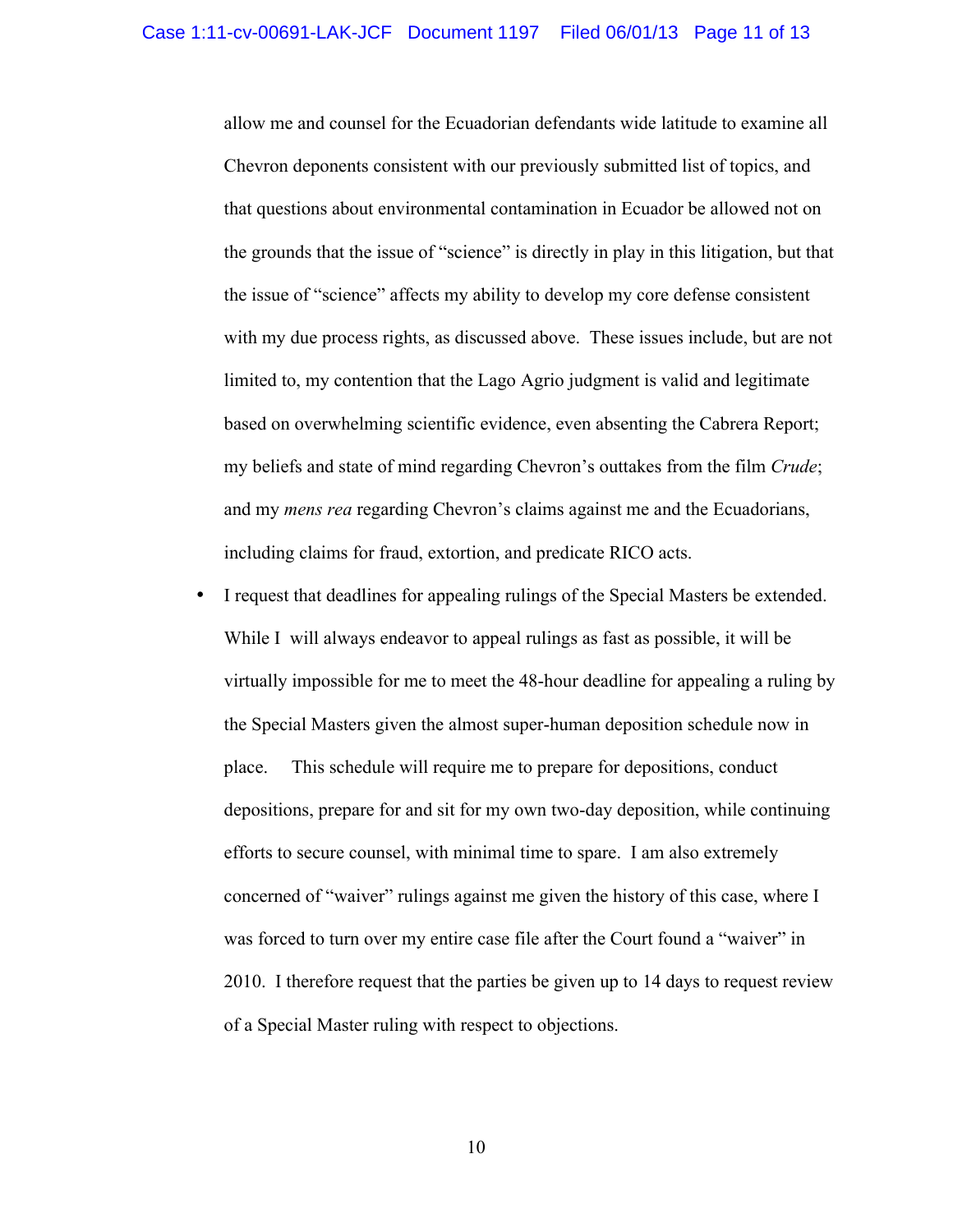- I request that Chevron's counsel at Gibson Dunn be ordered to designate one attorney to communicate with me and counsel for the Ecuadorians one time on a daily basis all outstanding and pending issues regarding meet and confers, and that this attorney be ordered to coordinate appointments with other Gibson Dunn attorneys as needed for the efficient management of this process.
- I request that this Court order Chevron and Gibson Dunn to refrain from making public statements regarding current counsel for me or the Ecuadorians, former counsel on the case, and potential future counsel such that it interferes with the right to counsel of either me or my Ecuadorian clients in this matter.
- I request that this Court order Chevron, Gibson Dunn, and all other agents of Chevron to refrain, more generally, from doing anything to interfere with my effort to locate and retainer substitute counsel.
- I reserve my rights to request additional reasonable modifications to the management of this litigation as necessary to protect my rights. I expect to come to a better understanding of what these requests might entail during the threemonth stay period requested herein.

Fundamentally, I am asking only for a fair chance to defend myself against an adversary that has indicated by its actions and words that it will do anything in its power to destroy me. I respectfully request that the Court provide me with the relief requested herein.